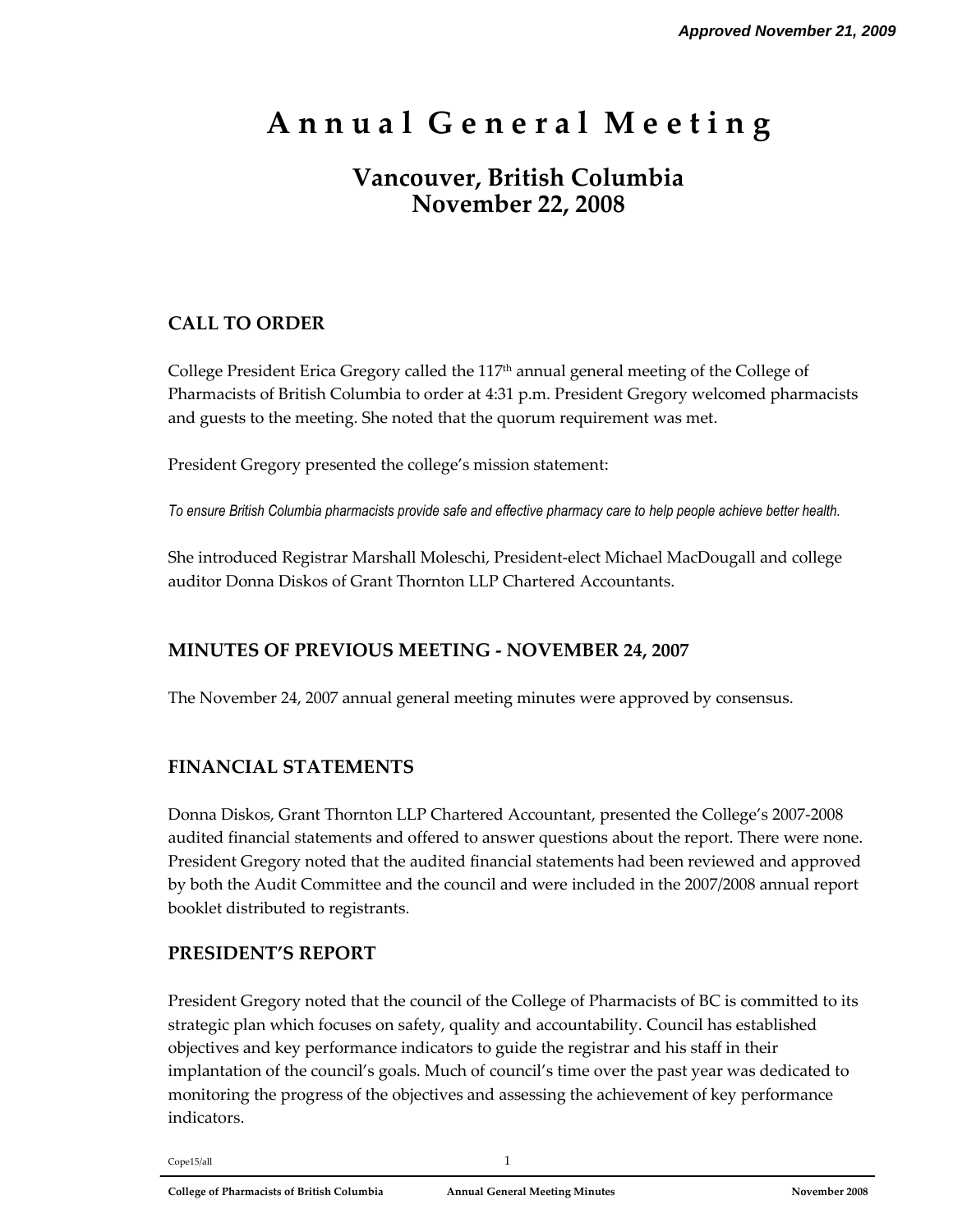Council is pleased with the rapid development of the medication management initiative and the government's throne speech support of pharmacist-authorized prescription renewals. Extensive consultation efforts demonstrated widespread support for enhanced roles for pharmacists and the college has been able to address major stakeholder concerns by adjusting the policy framework and related pharmacist orientation materials.

The college is responding to requests from pharmacists to develop a regulatory framework for pharmacy technicians. Working with regulated pharmacy technicians will enable pharmacists to focus on identifying and resolving drug-related problems, while technicians focus on all aspects of drug distribution.

President Gregory noted one of the highlights of her term as President was the White Coat Ceremony at UBC. She was touched to have the opportunity to act as Cloaker and experience the excitement and eagerness of the new graduates.

President Gregory acknowledged her fellow council members and thanked them for their hard work over the past year. President Gregory personally thanked the Registrar and the skilled and dedicated staff for their commitment to the College's public protection mandate and the council's strategic plans.

#### **REGISTRAR'S STATISTICAL REPORT**

The registrar reviewed portions of his statistical report, noting that there was a net increase of 40 licensed pharmacies with 11 closures and 51 openings. At the end of February 2008, there were 1,050 licensed pharmacies, of which 69 were hospital pharmacies and 981 were community pharmacies. There were 4,219 registered pharmacists at the end of February 2008. Eighty-one pharmacists registered in BC under the terms of the Mutual Recognition Agreement, 60 registered as pharmacists from outside of Canada and 11 pharmacists from other provinces and territories also registered in the province during the fiscal year.

He also recognized staff that work with him at the college and thanked them for their contributions to the college's successful operations.

#### **ANNUAL REPORT**

President Gregory invited comments or questions regarding the 2007/2008Annual Report, which had been mailed to registrants earlier. There were none.

#### Cope15/all 2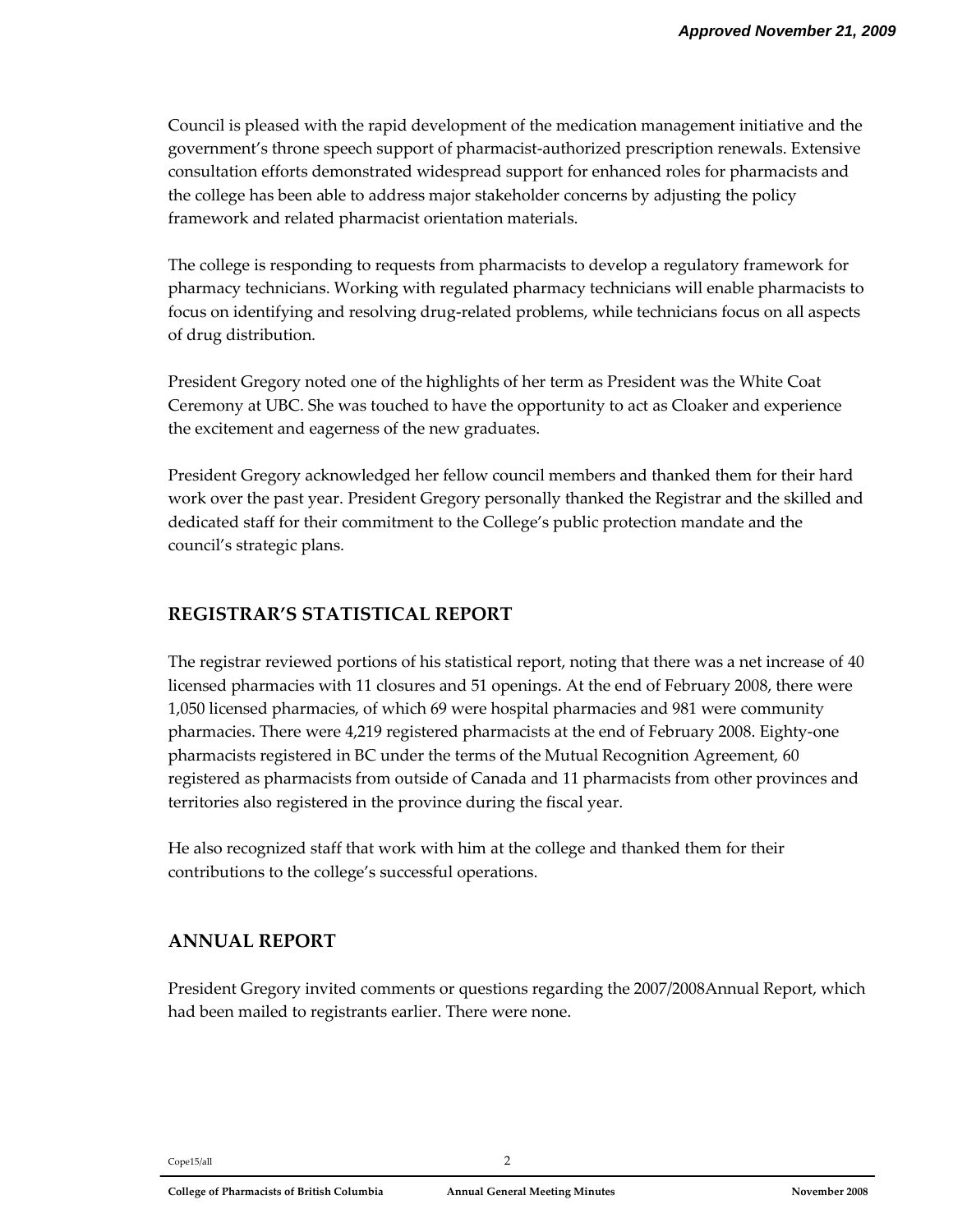#### **REPORT OF COUNCIL ELECTIONS**

- Elections were held in District 2, 4, and 6.
- Bev Harris was re-elected in District 2.
- Doug Kipp was elected to District 4
- James Kim, District 6, won by acclamation.

President Gregory presented District 4 councillor-elect Doug Kipp and government appointee Penny Denton with councillor lapel pins.

The 2008 – 2009 councillors were introduced to the annual general meeting participants:

| Agnes Fridl Poljak            | District 1                                    |
|-------------------------------|-----------------------------------------------|
| Bev Harris                    | District 2                                    |
| Barry Wilson                  | District 3                                    |
| Doug Kipp                     | District 4                                    |
| Chris Hunter                  | District 5                                    |
| James Kim                     | District 6                                    |
| Dennis Primmett               | District 7                                    |
| Dr. Robert Sindelar           | Dean, Faculty of Pharmaceutical Sciences, UBC |
| Margaret Cleaveley            | Government Appointee                          |
| Penny Denton                  | Government Appointee                          |
| Michael MacDougall, President | Government Appointee                          |
| John Scholtens                | Government Appointee                          |
|                               |                                               |

#### **CERTIFICATES OF RECOGNITION**

President Gregory was recognized with a Certificate of Recognition award for her term as councillor for the College of Pharmacists.

#### **AWARDS**

#### **Volunteer Honour Roll – Gold Certificate**

One Gold Certificate is awarded each year to a College volunteer who has made an outstanding contribution to the profession during the year as a result of their volunteering.

Erica Gregory was presented the Volunteer Honour Roll Gold Certificate.